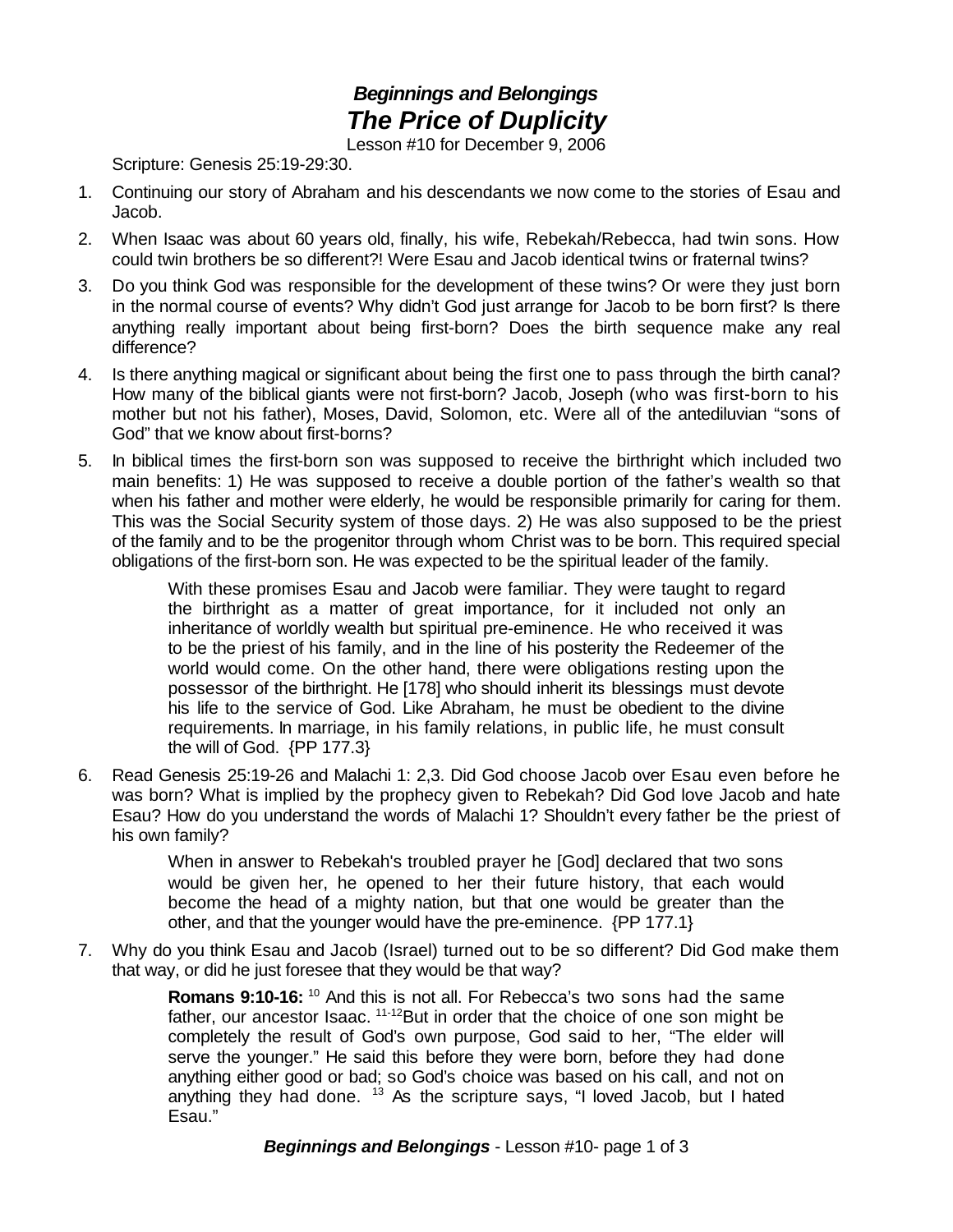<sup>14</sup> Shall we say, then, that God is unjust? Not at all. <sup>15</sup> For he said to Moses, "I will have mercy on anyone I wish; I will take pity on anyone I wish." <sup>16</sup>So then, everything depends, not on what human beings want or do, but only on God's mercy. (*GNB*)

## **Is God playing "fair" here?**

- 8. What's in a name? Esau tended to be known by two names *Seir* which means "hairy" and Edom (*'admoni*) which means "red." Jacob (in Hebrew *Ya'acob*) is an abbreviated form of the Semitic name *Ya'acob-el* meaning "may God protect." But in this context the name is associated with the Hebrew word *Ya'acab* translated "to take by the heel," "to supplant," or "to deceive." (Genesis 27:36)
- 9. How do you understand the promise given to Rebekah regarding Jacob? Is this a guarantee that the second-born would receive the birthright? Why did both Rebekah and Jacob feel it was absolutely essential that Jacob receive this birthright?
- 10. If God had promised to make Jacob superior in any way, why was it so difficult for Rebekah and Jacob to patiently wait to see how God would work things out? Do we sometimes get impatient and try to move ahead of God? What does it mean to "move forward in faith"?
- 11. Both Abraham and Jacob were involved in experiences where it would have been a much greater exercise of faith to patiently wait for God to work things out. Why is this so hard for many humans to do? How often does God want us to move forward even when we cannot see his guiding hand?
- 12. Should Genesis 26:1-33 come before Genesis 25? Where were Esau and Jacob when Rebekah was living in Gerar?
- 13. Read Genesis 26:28-29. How much did these pagan rulers from the Philistines know about Yahweh?
- 14. Isaac lived to be 180 years old. At what point in his life did he become basically blind? The last part of Genesis 26 makes it clear that Isaac, as he moved around the country of Canaan continued the practice of Abraham, his father, of building altars wherever he went. What does this say to us about his relationship with God?
- 15. This lesson focuses on certain promises from God which the recipients were not willing to wait to be carried out. What promises from God should we be waiting for in our day? Are we impatient to see God fulfill his promise? While we are waiting for God to fulfill his promise, are we supposed to sit idly by? Or are we supposed to be active during this wait?
- 16. Read Genesis 27. What was it in the birthright that Jacob and Rebekah wanted? What was it that Esau wanted? Could Isaac have given each one what he wanted? How would things have been different if Jacob had been the first-born?
- 17. What difference do the words of a blind old man make anyway? Was God bound by these words? As we know Isaac blessed Jacob after being deceived and gave him "fertility" and "dominion."
- 18. Did Jacob really want to be dominant over Esau? Did he really want Isaac's wealth? How could anyone who knows the nature of God believe that he would call down God's blessing by repeatedly lying?
- 19. Look at the promises made by Isaac to Jacob. Did either Jacob or Esau ultimately receive these blessings?
- 20. Why do you think Rebekah preferred Jacob? Why did Isaac prefer Esau? Did Rebekah and Jacob feel that–since they believed they were doing God's will–any methodology was okay?